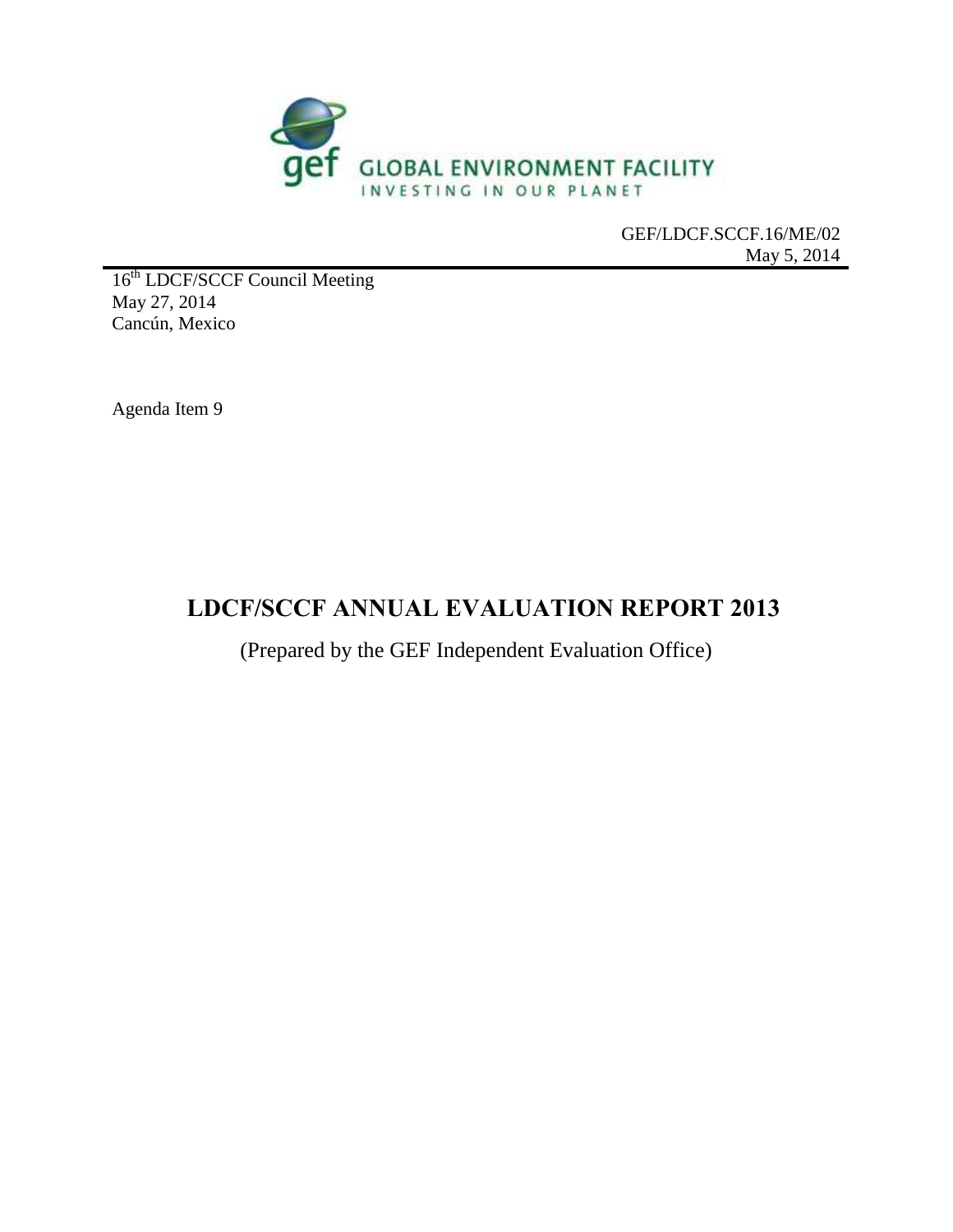#### **Recommended Council Decision**

The Council, having considered document GEF/LDCF.SCCF/16/ME/02, "*LDCF/SCCF Annual Evaluation Report 2013"* welcomes the report and notes the information on the progress of the LDCF and SCCF. The Council requests the GEF Independent Evaluation Office to develop the AER as the portfolios mature to become a strong source of information and a tool for decision making.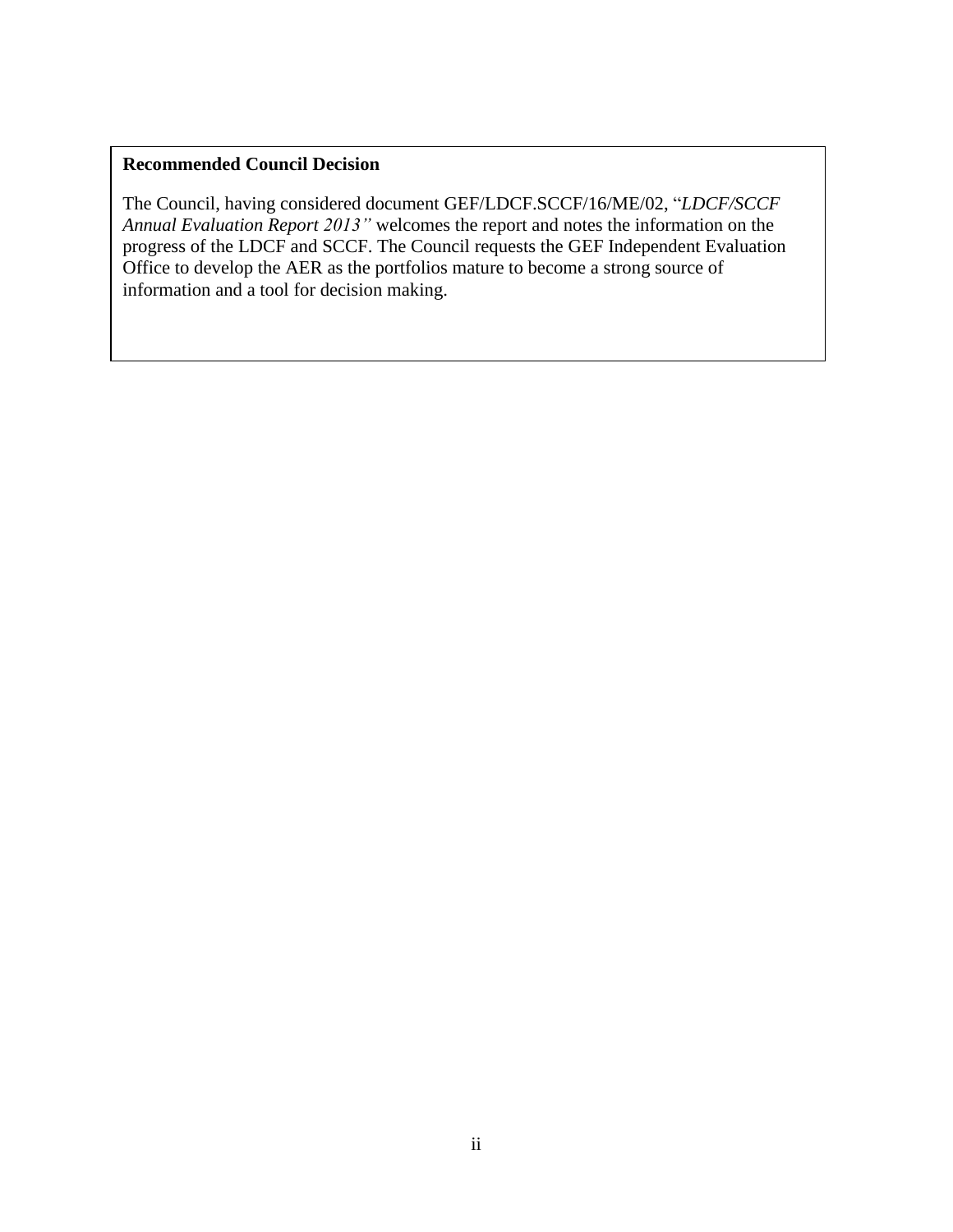## **TABLE OF CONTENTS**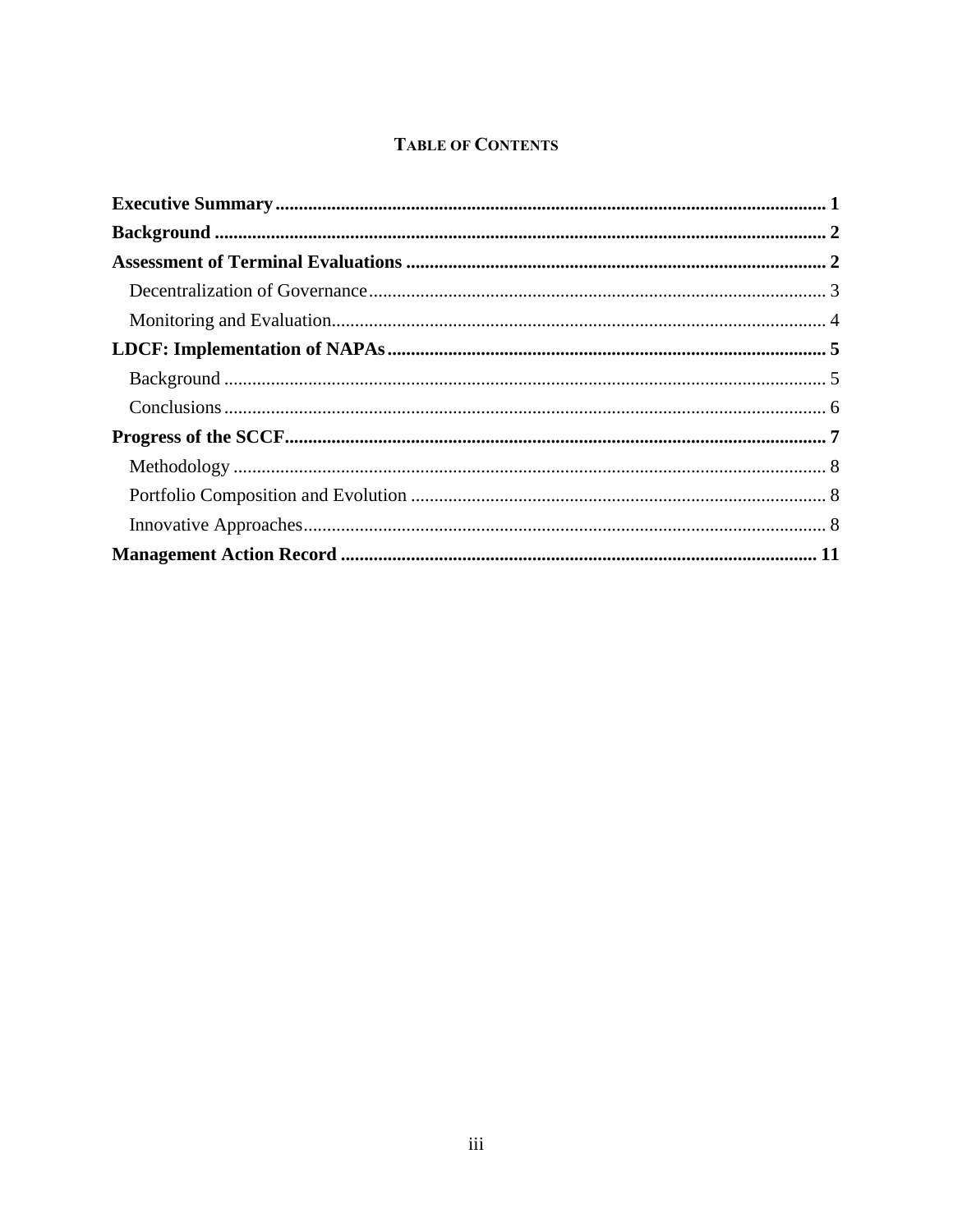#### <span id="page-3-0"></span>**EXECUTIVE SUMMARY**

This document is the first LDCF/SCCF Annual Evaluation Report (AER) prepared by the Independent Evaluation Office. This report presents an assessment of the terminal evaluations of completed LDCF/SCCF projects that were submitted during the fiscal year 2013. The report includes findings of a quality-at-entry review of LDCF projects approved to implement National Adaptation Plans of Action (NAPAs) to assess the extent to which they respond to key issues identified by NAPAs and project design quality. It also reports on the progress of the SCCF and a Management Action Record (MAR) reporting on the follow up on the implementation of LDCF/SCCF Council decisions on recommendations of the SCCF Evaluation.

The completed projects show progress in addressing a number of themes deemed beneficial to overall project success including the involvement of local stakeholders in the decision making process, the inclusion of a focus on gender issues, and greater dissemination of information to the public of the projects and the underlying environmental issues that were being addressed. On the other hand, a lack of focus on monitoring and evaluation was also commonly noted. Of these issues, decentralization of governance, and monitoring and evaluation are discussed briefly in the report.

The evaluation of follow-up of the National Action Plans on Adaptation reaches five conclusions:

- (1) A large majority of the projects is aligned with their NAPA.
- (2) Agriculture is the key adaptation issue in NAPAs.
- (3) All Projects are found to be consistent with LDCF strategies, eligibility criteria, and priorities.
- (4) NAPA projects are mainstreaming gender into adaptation initiatives.
- (5) A large majority of NAPA implementation projects included wide stakeholder involvement and are assessing risks.

The update of the SCCF evaluation contains examples of the innovative approaches that have been applied in the completed projects.

<span id="page-3-1"></span>The report also contains the Management Action Record on the level of adoption of the Council decisions on recommendations of the LDCF and SCCF evaluations. Two decisions of the Council have been fully implemented; one decision on increasing the visibility of LDCF/SCCF still needs further implementation and will be tracked again in the next Annual Report.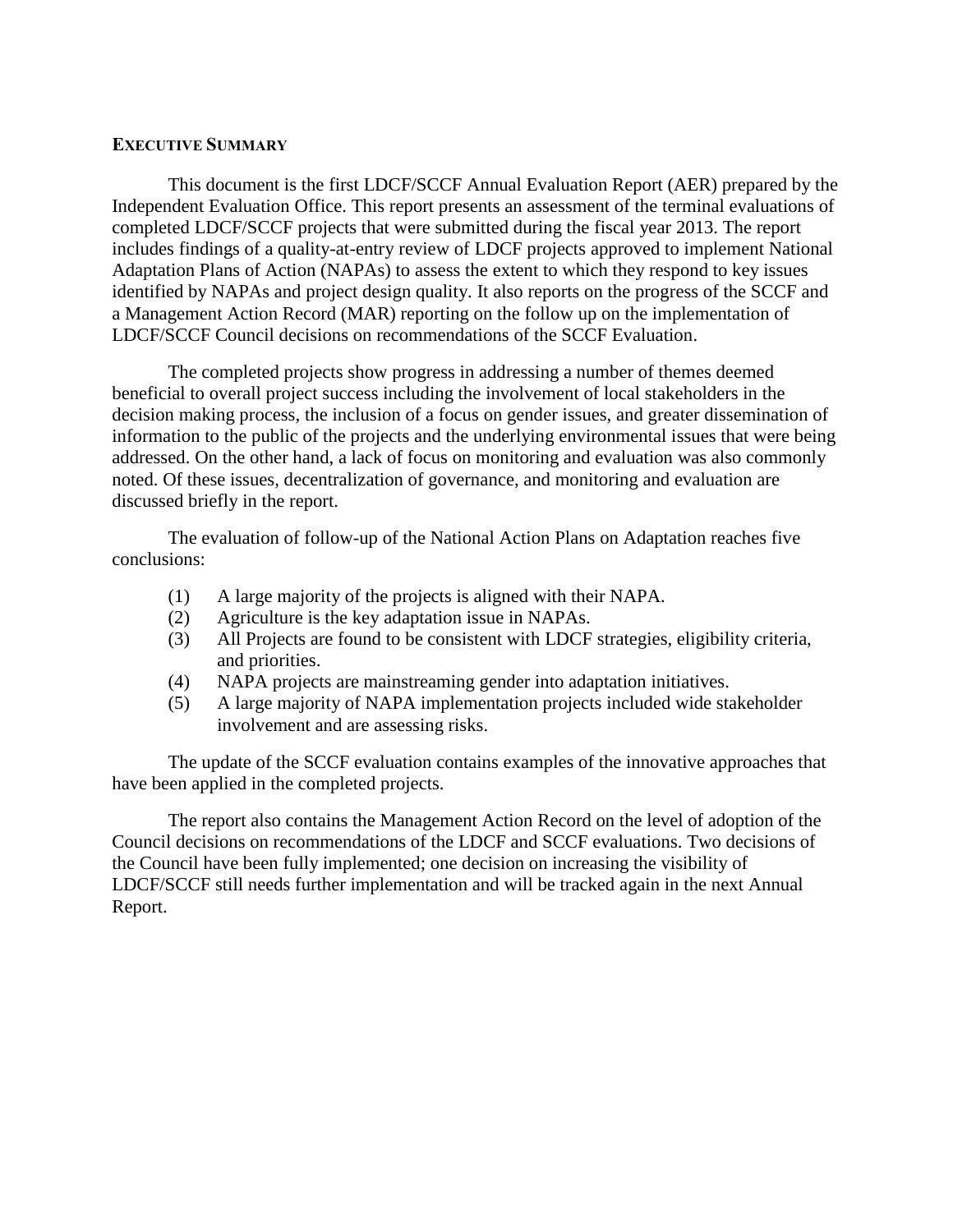#### **BACKGROUND**

1. In June 2013, the LDCF/SCCF Council approved a work program for the Global Environment Facility (GEF) Independent Evaluation Office for FY 14 that included an LDCF/SCCF Annual Evaluation Report (AER) to report on the performance of the LDCF and SCCF, as well as on ongoing evaluation issues. This document is the first LDCF/SCCF Annual Evaluation Report (AER) prepared by the Independent Evaluation Office. This report presents an assessment of the terminal evaluations of completed LDCF/SCCF projects that were submitted during the fiscal year 2013. The report includes findings of a quality-at-entry review of LDCF projects approved to implement National Adaptation Plans of Action (NAPAs) to assess the extent to which they respond to key issues identified by NAPAs and project design quality. It also reports on the progress of the SCCF and a Management Action Record (MAR) reporting on the follow up on the implementation of LDCF/SCCF Council decisions on recommendations of the SCCF Evaluation.

#### <span id="page-4-0"></span>**ASSESSMENT OF TERMINAL EVALUATIONS**

2. Four completed projects that received funding from the Special Climate Change Fund (SCCF) and one completed project that received funding from the Least Developed Countries Fund (LDCF) are among the 160 completed projects in the Annual Performance Report (APR) 2013 cohort – marking the first time that projects supported by these funds are reported on in the APR. For fiscal year 2014, the GEF IEO has also begun reporting on evaluation issues in the LDCF/SCCF portfolio in this report. Going forward, the APR will continue to provide coverage on completed LDCF/SCCF projects, including several currently under implementation that are jointly funded from the GEF Trust Fund and the LDCF and/or SCCF funds.

3. Table 1 provides summary information and outcome and sustainability ratings for the five completed SCCF/LDCF projects. Given the small number of completed projects to date, these five projects are not representative of the full range of objectives and approaches of the two funds. Four are national projects focused on freshwater availability and management and the other is an economic analysis of adaptation options intended for a global audience.

4. Four of the five completed projects had outcome ratings in the satisfactory range. One notable theme common to three of the projects with satisfactory outcome ratings (GEF IDs 2832; 3154; 3156) is the reliance upon decentralized governance and decision-making. In all three projects, governance of local water resources was established in part through a bottom-up process involving stakeholder forums that enhanced buy-in and participation and was reportedly critical to the success of the projects. The Economic Analysis of Adaptation Options project, (GEF ID 3679) which sought "to develop a framework and information base to support increased and innovative means of financing adaptation to climate change", is rated as moderately unsatisfactory for overall outcomes. Key shortcomings cited in the terminal evaluation of this project were a disconnect between national planning and the project's methodology, and the proprietary nature of project data and methodology, which is seen as limiting the long-term impact of the project.

5. In terms of sustainability of project outcomes, three of the five completed projects received ratings of moderately likely or higher. Failure to directly assess the financial viability of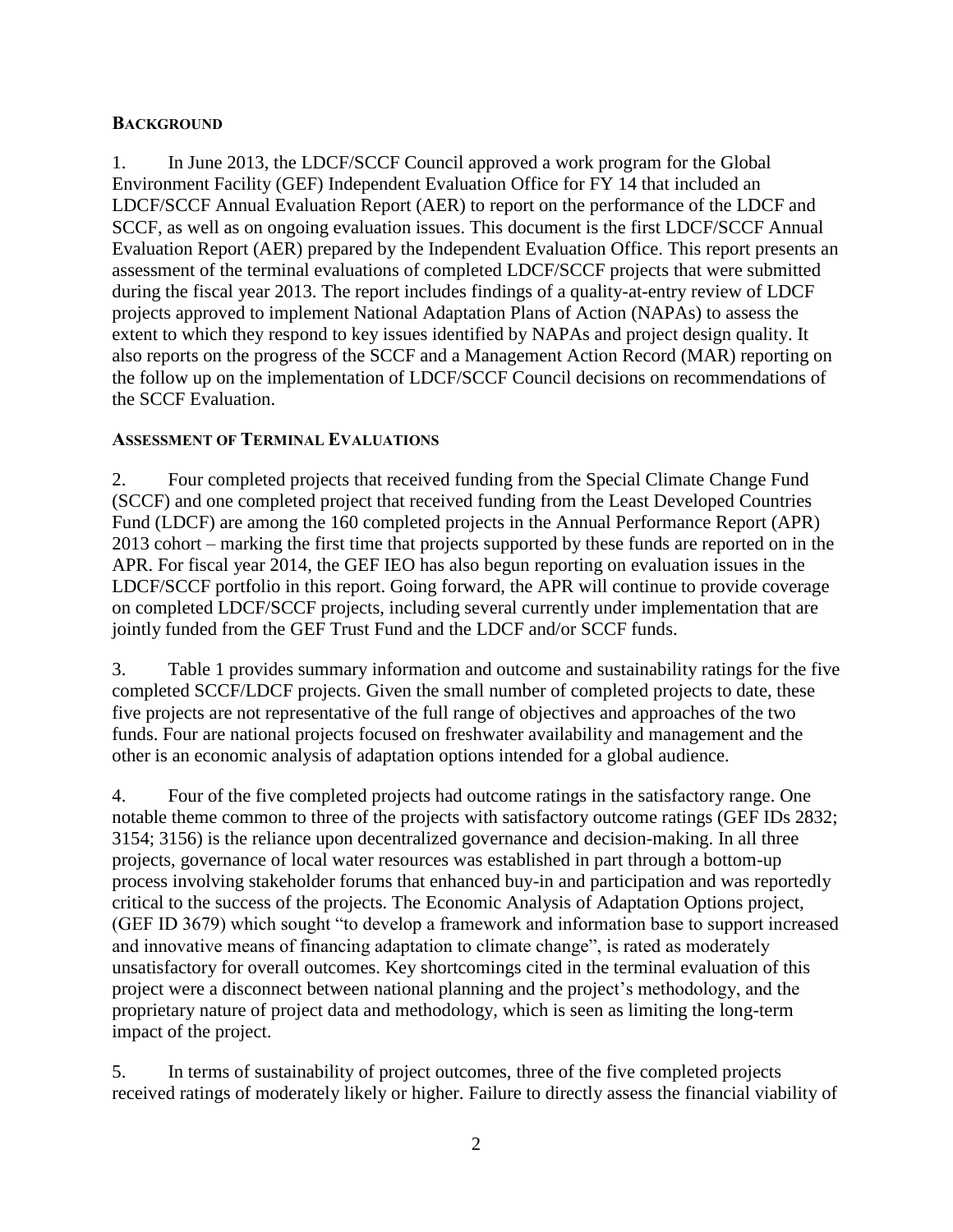the technologies introduced is seen as limiting the sustainability of the Coping with Drought and Climate Change in Ethiopia project (GEF ID 3154), whereas for the Economic Analysis of Adaptation Options project (GEF ID 3679), the lack of an open methodology and publically accessible project data, noted above, and the fact that the project's reporting failed to make an impact in peer-reviewed academic literature or country-driven strategies, were determinants in the project's moderately unlikely sustainability rating.

| <b>GEF</b><br>ID | Fund        | Agency      | Project Title                                                                                                                                  | Country       | <b>GEF</b><br>Funding<br>(SM) | Outcome<br>rating $1$ | Sustainability<br>rating |
|------------------|-------------|-------------|------------------------------------------------------------------------------------------------------------------------------------------------|---------------|-------------------------------|-----------------------|--------------------------|
| 2832             | <b>SCCF</b> | <b>UNDP</b> | Mainstreaming Climate Change<br>in Integrated Water Resources<br>Management in Pangani River<br>Basin                                          | Tanzania      | 1                             | <b>MS</b>             | ML                       |
| 3154             | <b>SCCF</b> | <b>UNDP</b> | Coping with Drought and<br>Climate Change                                                                                                      | Ethiopia      | 1                             | S                     | MU                       |
| 3156             | <b>SCCF</b> | <b>UNDP</b> | Coping with Drought and<br><b>Climate Change</b>                                                                                               | Zimbabwe      | 1                             | S                     | ML                       |
| 3679             | <b>SCCF</b> | <b>UNEP</b> | Economic Analysis of<br><b>Adaptation Options</b>                                                                                              | Global        | $\mathbf{1}$                  | MU                    | MU                       |
| 3219             | <b>LDCF</b> | <b>UNDP</b> | Reducing Climate Change-<br>induced Risks and<br>Vulnerabilities from Glacial<br>Lake Outbursts in the Punakha-<br>Wangdi and Chamkhar Valleys | <b>Bhutan</b> | 3.4                           | S                     | L                        |

**Table 1. Outcome and Sustainability ratings of completed SCCF and LDCF projects that are part of the APR 2013 cohort**

6. The completed projects also show progress in addressing a number of themes deemed beneficial to overall project success including the involvement of local stakeholders in the decision making process, the inclusion of a focus on gender issues, and greater dissemination of information to the public of the projects and the underlying environmental issues that were being addressed. On the other hand, a lack of focus on monitoring and evaluation was also commonly noted. Of these issues, decentralization of governance, and monitoring and evaluation are discussed briefly in the following sections.

### <span id="page-5-0"></span>**Decentralization of Governance**

7. A common component to three of the five completed projects was an increased reliance on the decentralization of governance and decision making, which was reportedly critical to the success of the projects. Decentralization is identified as particularly relevant where government

 1 UNDP/GEF six-point rating scale: Highly Satisfactory (HS), Satisfactory (S), Marginally Satisfactory (MS), Marginally Unsatisfactory (MU), Unsatisfactory (U), Highly Unsatisfactory (HU).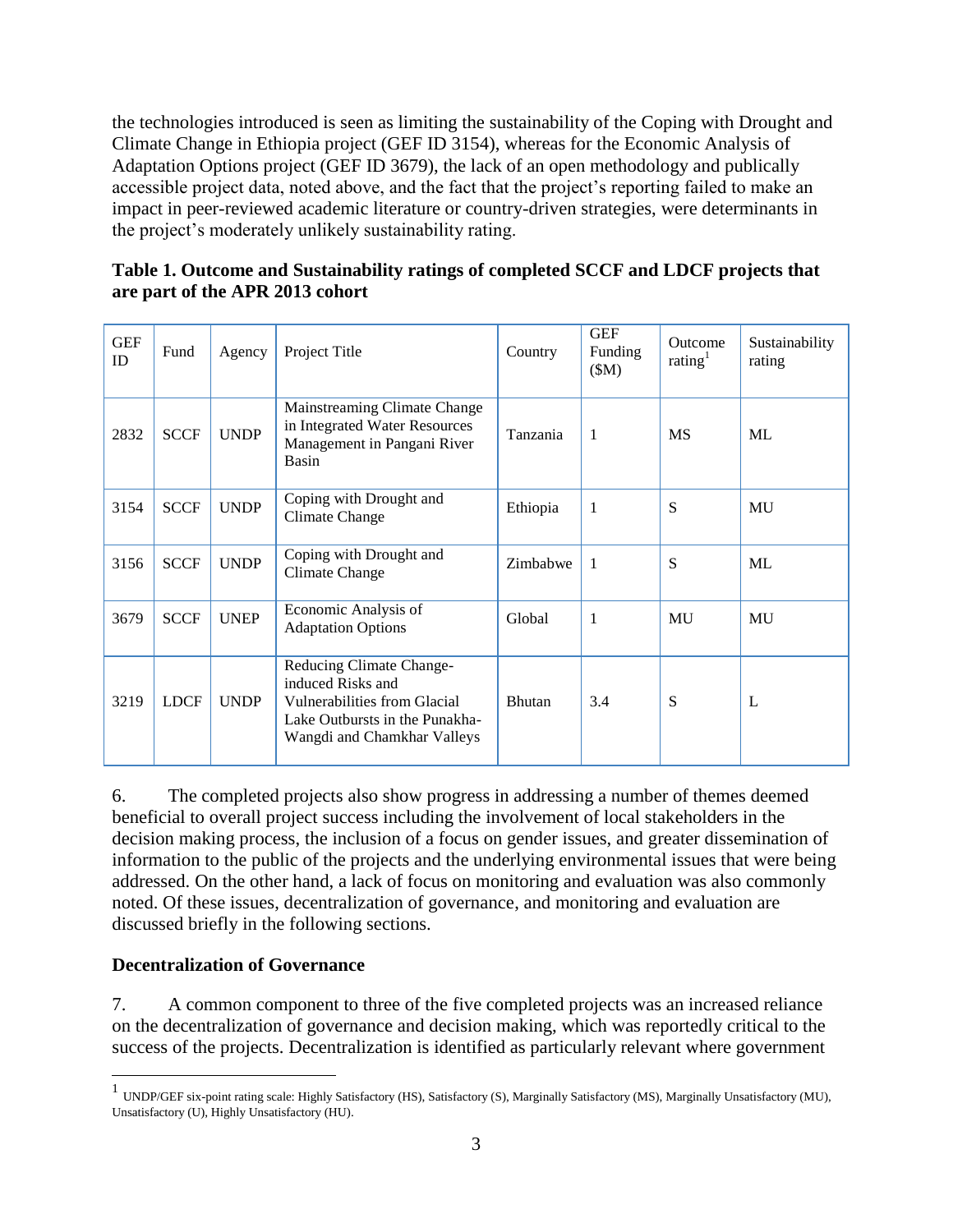capacity for ownership of projects may be uncertain, and promotes ownership by the affected stakeholders. For example, the project entitled "Coping with Drought and Climate Change in Ethiopia" (GEF ID 3154 or Ethiopia Project) was delivered through a highly decentralized management system at the local community level including farmer groups. The selection of the beneficiaries, the implementation of bylaws, and related activities were conducted, in part, by development committees comprised of farmers, women, teachers, and extension agents. This inclusionary structure was reported to result in greater targeted benefits and enhanced participation.

8. Similarly, in the analogous project, Coping with Drought and Climate Change in Zimbabwe (GEF ID 3156 or Zimbabwe Project), a participatory community driven approach was utilized to determine priorities and local arrangements for government agency implementation. However, when compared to the project in Ethiopia, it was not as successful in promoting local ownership. While there are certainly benefits to the communities and stakeholders involved, a lack of management ownership of the program may create a slower or less systematic replication of benefits by the practices and information introduced. In the Pagani River Basin Management Project (GEF ID 2832 or Pagani River Basin Project), participatory forums were established to allow water users to actively manage water resources, and to design an operational framework for the regulation of conflicts. This approach, coupled with new information and projections of water resources, allowed the users to make the tough choices to decide the preferred water allocation strategy.

### <span id="page-6-0"></span>**Monitoring and Evaluation**

9. Two of the five projects were found to have satisfactory M&E, while three of the five projects were evaluated to have problems with their approaches. For example, the Zimbabwe Project was found to have a good baseline study, but follow up data and surveys were collected in a way that was not fully comparable to the baseline. The terminal evaluation's central concern is that monitoring should be able to measure meaningful changes in farming adaptation practices and not simply completion of activities funded by the project. Similar concerns were raised in the Ethiopia Project, in that monitoring efficacy was questioned due to a focus on reporting activities completed rather than empirical evidence of dissemination and replication. It was also noted that there was no monitoring system to track the performance of the 'model farmers', nor even a clear record of their names or locations.

10. In the Pagani River Basin Project difficulties in monitoring were reportedly a result of the merging of two project documents from the EU and the UNDP/GEF components. The set of indicators from the two documents were not updated during project implementation, nor refined when preparing the annual work plans. This was identified as a major setback because it could have formed the basis for monitoring and evaluation and tracked key milestones during implementation. These results suggest more focus and training may need to be provided in order to improve M&E.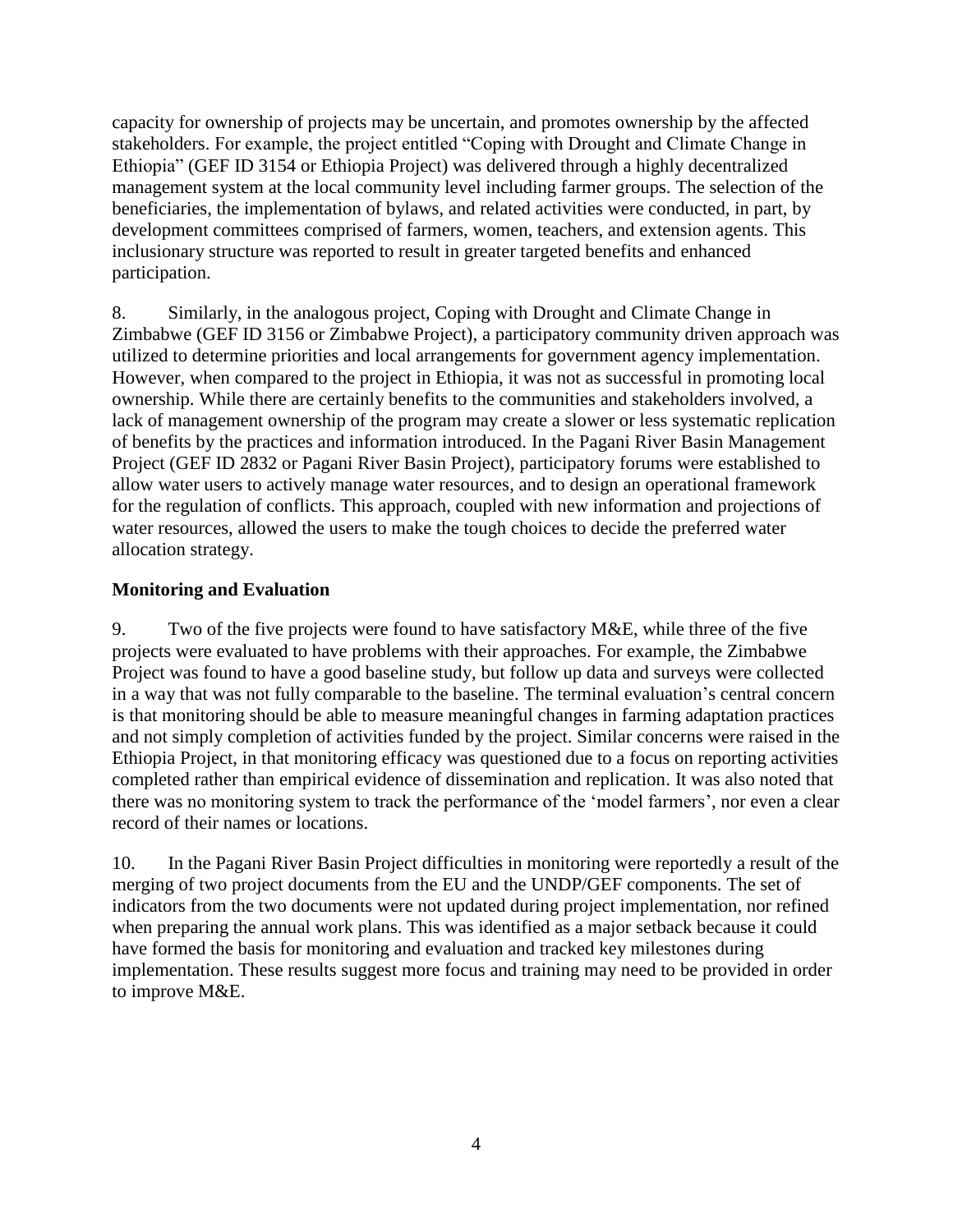### <span id="page-7-0"></span>**LDCF: IMPLEMENTATION OF NAPAS**

#### <span id="page-7-1"></span>**Background**

 $\overline{a}$ 

11. As part of OPS5 the Independent Evaluation Office undertook an update of the Joint LDCF evaluation undertaken with DANIDA in 2009. Quality-at-entry reviews of the 138 projects approved to implement NAPAs were done to assess the extent to which they respond to key issues identified by NAPAs.

12. The LDCF was established as a funding mechanism for LDCs, at its seventh Conference of the Parties (COP7) to access funding to prepare and implement their NAPAs. The GEF manages the LDCF. The LDCF supports the preparation and the implementation of the NAPAs. Eligible LDCs can then access funding from the LDCF to implement the immediate adaptation needs as specified in the NAPAs. Currently, 51 LDCs have accessed \$12.2 million to support the preparation of their National Adaptation Programmes of Action (NAPA). Cape Verde and Maldives have since graduated from LDC status. In December 2012, South Sudan officially became recognized as an LDC.<sup>2 3</sup>

13. NAPAs were established under article 4.9 of the UNFCCC to "provide a process for the Least Developed Countries to identify priority activities that respond to their urgent and immediate needs with regard to adaptation to climate change—those needs for which further delay could increase vulnerability or lead to increased costs at a later stage.<sup>"4</sup>

14. Through a country-driven and participatory approach, the NAPA process identifies adaptation needs of the country and prioritizes immediate needs for adaptation and list priority projects for funding. NAPA implementation projects therefore are expected to be closely aligned to their immediate needs as specified in the NAPA. Projects are accessing funds for adaptation needs such as agriculture and food security, disaster risk management, water resources management, natural resources management (NRM), health, climate information systems, coastal zone management, and infrastructure development.

15. The GEF Independent Evaluation Office in partnership with DANIDA conducted an evaluation of the LDCF "to analyze and document the results and lessons learned from the operations of the LDCF in financing and promoting climate change adaptation."<sup>5</sup> The joint evaluation of the Least Developed Countries Fund (LDCF) was completed in 2009. The purpose of the evaluation was to assess the results and lessons learned from the operations of the LDCF (including countries, agencies, donors, and Secretariat) in financing and promoting adaptation in LDCs.

 $2^{2}$  South Sudan has not yet submitted a NAPA to the UNFCCC, but was approved to access LDCF resources for NAPA preparation in August 2013. Two of the NAPAs completed are by Cape Verde and Maldives, countries which are no longer classified as LDCs.

<sup>&</sup>lt;sup>3</sup> GEF/LDCF.SCCF.15/03 (10/6/2013). Progress Report on the Least Developed Countries Fund and the Special Climate Change Fund, LDCF/SCCF Council Meeting 2013.

<sup>4</sup> https://unfccc.int/adaptation/workstreams/national\_adaptation\_programmes\_of\_action/items/7567.php.

<sup>&</sup>lt;sup>5</sup> GEF Evaluation Office and DANIDA. 2009. Evaluation of the operation of the Least Developed Countries Fund for Adaptation to Climate Change.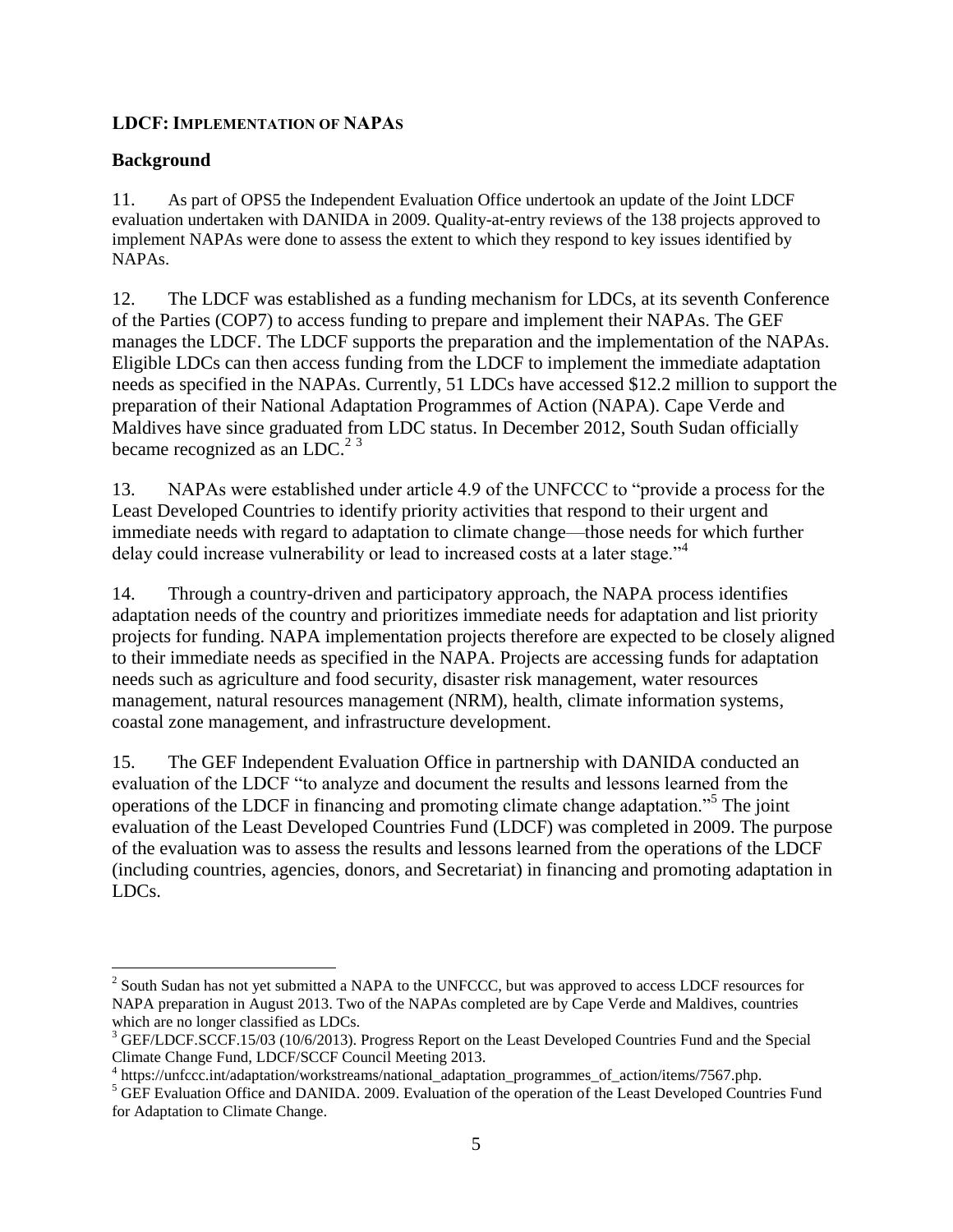16. At that time of the joint evaluation of the LDCF, the fund was still in its first phase and grants to beneficiaries only covered the development of NAPAs. Since then the LDCF has proceeded into a new phase of funding concrete adaptation activities. Currently, of the 50 countries that had completed their NAPAs, 48 have accessed a total of \$726.3 million for country projects that address urgent and immediate adaptation needs. To date, cumulative pledges to the LDCF amount to \$878.9 million, of which \$829.5 million has been committed.<sup>6</sup> In addition, a medium-size project (MSP) of \$2.2 million, aiming to support the preparation of the National Adaptation Plan (NAP) process in LDCs, was approved by the GEF CEO.<sup>7</sup> This study outlines the findings of a quality-at-entry review of 138 projects approved to implement NAPAs to assess the extent to which they respond to key issues identified by NAPAs and project design quality.

17. The analysis used a total of 138 projects, representing 50 countries, approved to implement NAPAs, under the LDCF trust fund modality and is comprised of 130 full-size projects (FSPs) and 8 medium-size projects (MSPs).<sup>8</sup> NAPAs were assessed to determine key adaption priorities as well as ranking of priorities. The primary adaptation priority/sector of each LDCF project was determined based on information from project documents as well as LDCF primary sector listings. The degree of alignment to NAPA priorities was based on the degree to which the project responded to the highest ranked priorities. The highest degree of alignment being that of addressing the highest ranked priority identified in the NAPA.

18. The evaluation also reviewed the overall relevance of the projects at design stage within the broader context of the NAPAs and LDCF criteria and priorities. This included alignment with other national priorities, as well as the degree of partnerships with key stakeholders, risk assessments (presence of risk assessment and mitigation strategy), and degree of gender based inclusion in adaptation activities at project design.

### <span id="page-8-0"></span>**Conclusions**

19. **Conclusion 1: A large majority of the projects is aligned with their NAPA.** Fiftyeight percent of projects in the portfolio show very high alignment with the NAPA, i.e. that they address the highest priority identified in the relevant NAPA. None of the projects in the portfolio show little or no alignment with the relevant NAPA. Alignment to the NAPA was measured by the degree with which NAPA implementation projects responded to the priority adaptation needs listed in the NAPA. All projects are aligned to their respective NAPA with 58 percent showing a very high degree of alignment and 42 percent a high alignment, i.e. more than half of projects are aligned with their respective country's highest priority*.*

20. **Conclusion2: Agriculture is the key adaptation issue in NAPAs.** Agriculture emerged as the key priority in the NAPAs submitted to the UNFCCC. Agriculture is listed as a key adaptation need in 96 percent of the NAPAs analyzed, followed by water resource management

 $\overline{a}$ <sup>6</sup> Council Document GEF/LDCF.SCCF.15/03. October 6, 2013. Progress Report on the Least Developed Countries Fund and the Special Climate Change Fund.

<sup>&</sup>lt;sup>7</sup> <http://www.thegef.org/gef/LDCF> and Council Document GEF/LDCF.SCCF.15/03. October 6, 2013. Progress Report on the Least Developed Countries Fund and the Special Climate Change Fund.

<sup>&</sup>lt;sup>8</sup> The first phase of the review used a cohort of 51 projects having a 90 percent probability of being within a 10 percentage point of the results that the study found in the sample.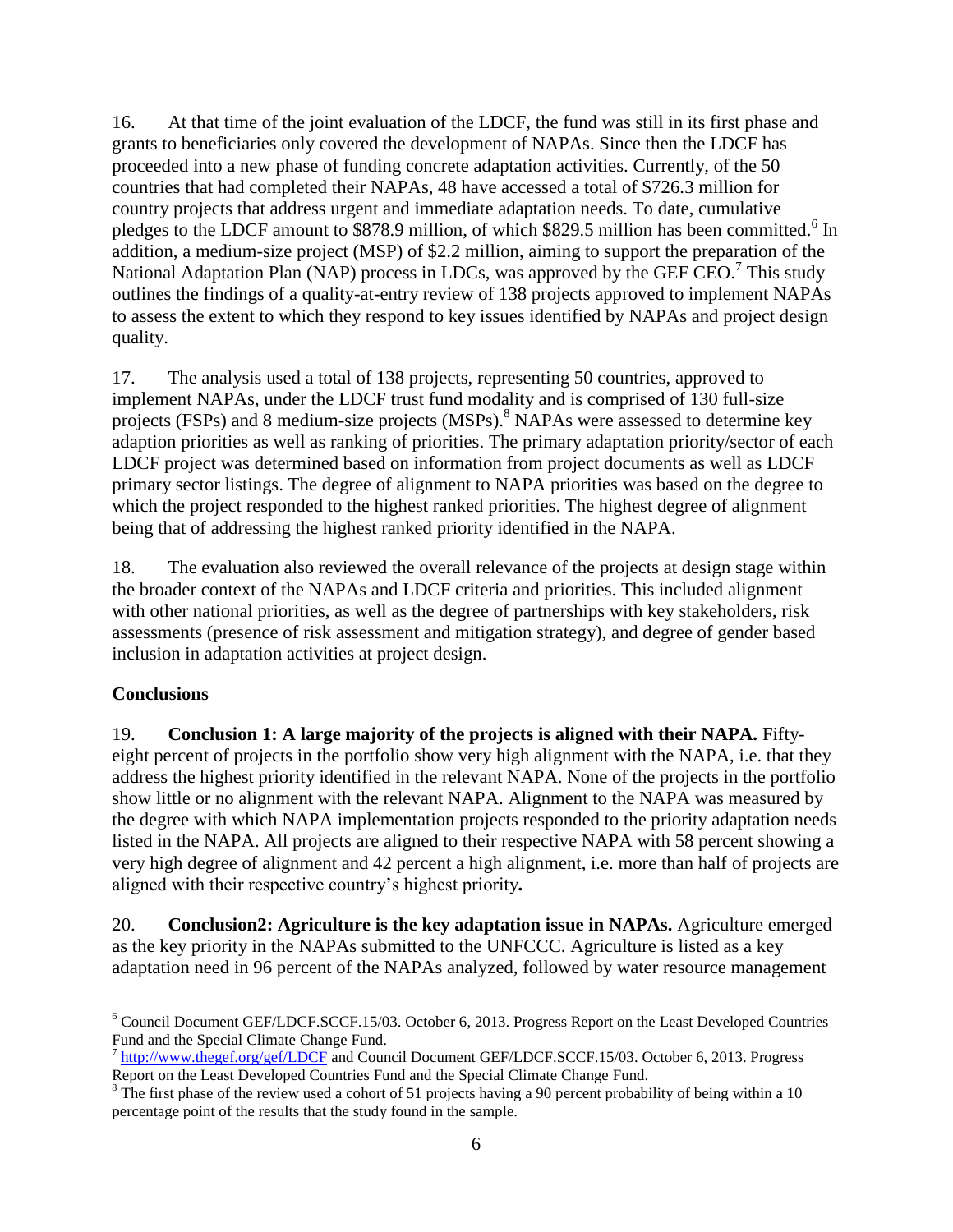at 87 percent and NRM 78 percent each respectively. Thirty-two percent of NAPA implementation projects list Agriculture and food security as a primary priority. Only two projects list infrastructure development as a primary priority. Human health is not listed as a primary priority in any of the projects. At the regional level, 70 percent of projects from the Africa region indicated agriculture as their highest priority and 28 percent from Asia and 2 percent from the Latin American and Caribbean Region.

21. **Conclusion 3**: **All Projects are found to be consistent with LDCF strategies, eligibility criteria, and priorities.** The NAPA implementation projects are also well aligned with other national development priorities, such as, National Adaptation Priorities (NAPs), National Biodiversity Strategies and Action Plans (NBSAPs), national communications to the UNFCCC, Technology Needs Assessments (TNAs), National Implementation Plans (NIPs), Poverty Reduction Strategy Papers (PRSPs), and national Planning Frameworks (NPF).

# 22. **Conclusion 4: NAPA projects are mainstreaming gender into adaptation initiatives.**

Overall a high percentage of projects (82 percent) have a gender strategy. NAPA implementation projects and are now increasingly using gender disaggregated indicators to measure progress, following the introduction of a results based management tracking tool that mandated the use of gender disaggregated indicators to measure progress on mainstreaming gender into adaptation measures in by the LDCF in 2010.

23. **Conclusion 5: A large majority of NAPA implementation projects included wide stakeholder involvement and are assessing risks.** Ninety-six percent of NAPA implementation projects included stakeholder involvement at project design, particularly with community based organizations (80 percent of the projects were planning at design to work with CBOs). Projects are assessing risks and 95 percent of the projects included a mitigation strategy.

## <span id="page-9-0"></span>**PROGRESS OF THE SCCF**

24. The Evaluation of the SCCF, completed in 2011, was also updated in the framework of OPS5. The SCCF was formally established at COP 7, assigning it a broad mandate to finance activities, programs, and measures for climate change within four funding windows: adaptation (SCCF‑A); transfer of technologies (SCCF-B); energy, transport, industry, agriculture, forestry, and waste management (SCCF-C); and support to economic diversification of fossil fuel– dependent countries (SCCF‑D).

25. The Evaluation of SCCF covered 35 projects and aimed to collect evaluative evidence on the progress toward SCCF objectives as well as main achievements and lessons learned during a decade of SCCF implementation. The evaluation assessed the relevance of the SCCF programming and project portfolio to the guidance of the UNFCCC, the GEF, and recipient countries' sustainable development agendas. It also reviewed the effectiveness and efficiency of the SCCF programming and portfolio in achieving objectives and expected outcomes.

26. One significant conclusion on effectiveness was that SCCF projects employ innovative approaches to overcome the lack of data on many emerging adaptation issues. For example, the SCCF portfolio features innovative ways to cope with the limitations of climate data and modeling and making use of existing scientific knowledge to provide a basis for locally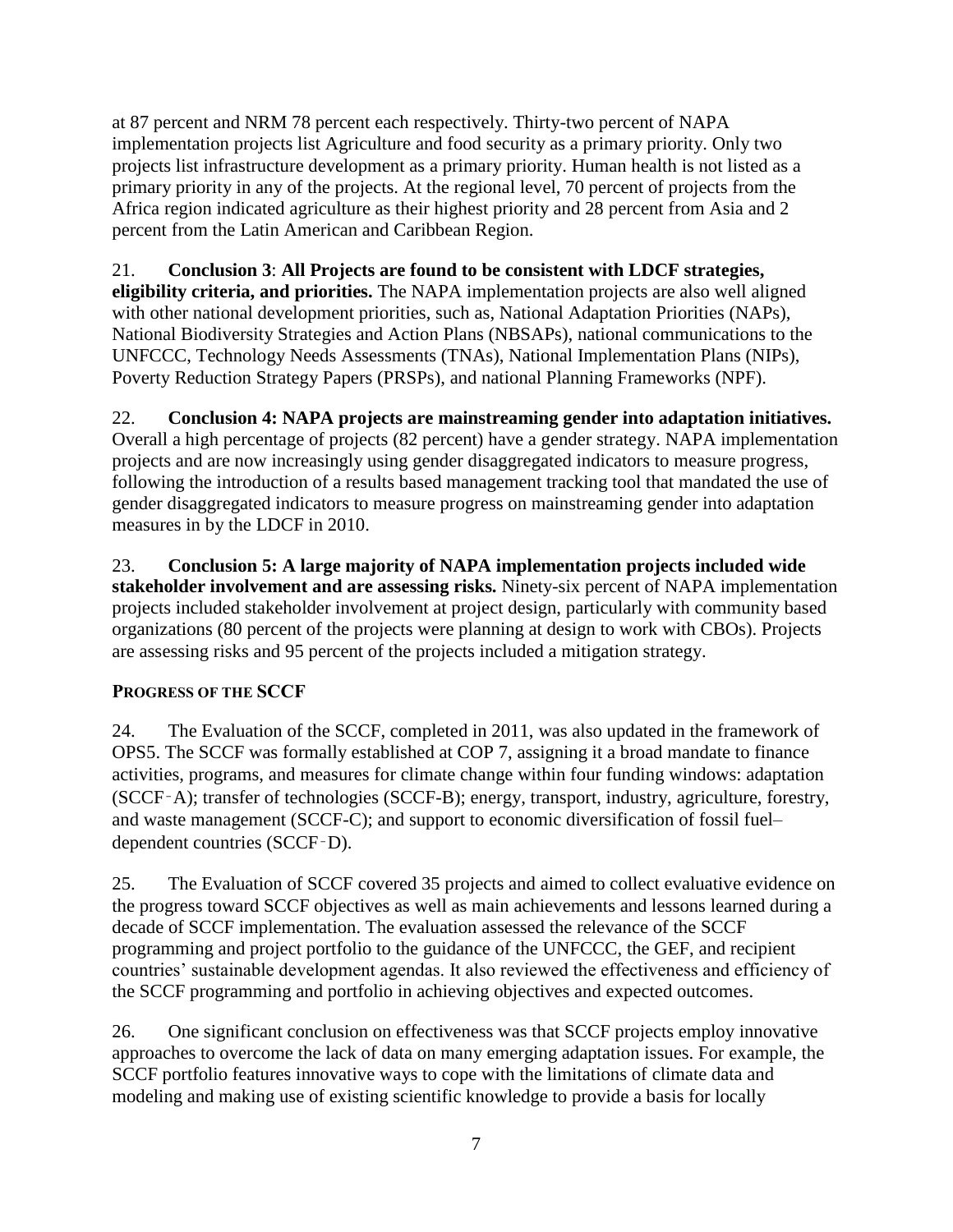implemented adaptation activities. The majority of SCCF projects include comprehensive strategies for generating a scientific baseline to adaptation activities by interpreting existing data regarding their significance for the project's geographic, social, and political context. Also, several SCCF projects make extensive use of participatory vulnerability assessment methods incorporating experiences from local communities into the adaptation activity design. These approaches will have to prove their ultimate effectiveness over time, but show promising intermediate achievements toward project objectives.

## <span id="page-10-0"></span>**Methodology**

27. Progress of the SCCF since the 2011 evaluation was reviewed in terms of new approvals and reporting on results and implementation of the innovative approaches identified by the SCCF evaluation. The database including information on project status, financing, implementation institutions, themes, countries, and regions was updated. The team conducted a desk review of available project monitoring and evaluation documents including project implementation reports (PIRs), mid-term reviews (MTRs), and terminal evaluations to assess the progress in achieving results of the projects using innovative approaches.

### <span id="page-10-1"></span>**Portfolio Composition and Evolution**

28. The SCCF portfolio of 35 approved projects has grown considerably since the 2011 SCCF evaluation. The updated SCCF portfolio<sup>9</sup> consists of a broad variety of activities and comprises 59 approved projects, of which 42 are national, 13 are regional, and 4 are global. The majority of the projects (51) are funded under the SCCF-A (adaptation) window, of which 44 are FSPs and 7 are MSPs. The remaining 8 projects are funded under the SCCF-B (technology transfer) window and they are all FSPs. The SCCF-C and SCCF-D windows remain unfunded.

29. The overall project portfolio amounts to \$247.3 million; overall cofinancing <sup>10</sup> is \$1,761.6 million for the 59 projects. At the time of the 2011 SCCF evaluation the overall portfolio amounted to \$142.6 million with a cofinancing amount of \$843.5 million for 35 projects. The 2011 evaluation found that most of the cofinancing was coming from other GEF-administered funding sources and national governments: 36 percent and 44 percent, respectively. CSOs and the private sector were responsible for the least amount of cofinancing, each contributing only 1 percent of total. This evaluation did not look into the amounts of cofinancing.

### <span id="page-10-2"></span>**Innovative Approaches**

 $\overline{a}$ 

30. When examining effectiveness and results, the evaluation focused on the innovative approaches to address a lack of baseline data that had been identified in the project design by the 2011 SCCF evaluation. Projects for which PIRs, MTRs and terminal evaluations were available were assessed for progress in achieving results using innovative approaches. Twenty three projects had PIRs available, while only two projects (GEF ID 2931 and 2902) had a MTR

<sup>&</sup>lt;sup>9</sup> The portfolio included in this analysis includes projects approved as of February 28, 2014. See Council Document GEF/LDCF.SCCF.15/03.

 $10$  Cofinancing amounts at PIF stage were used if cofinancing information at the endorsement stage was not available.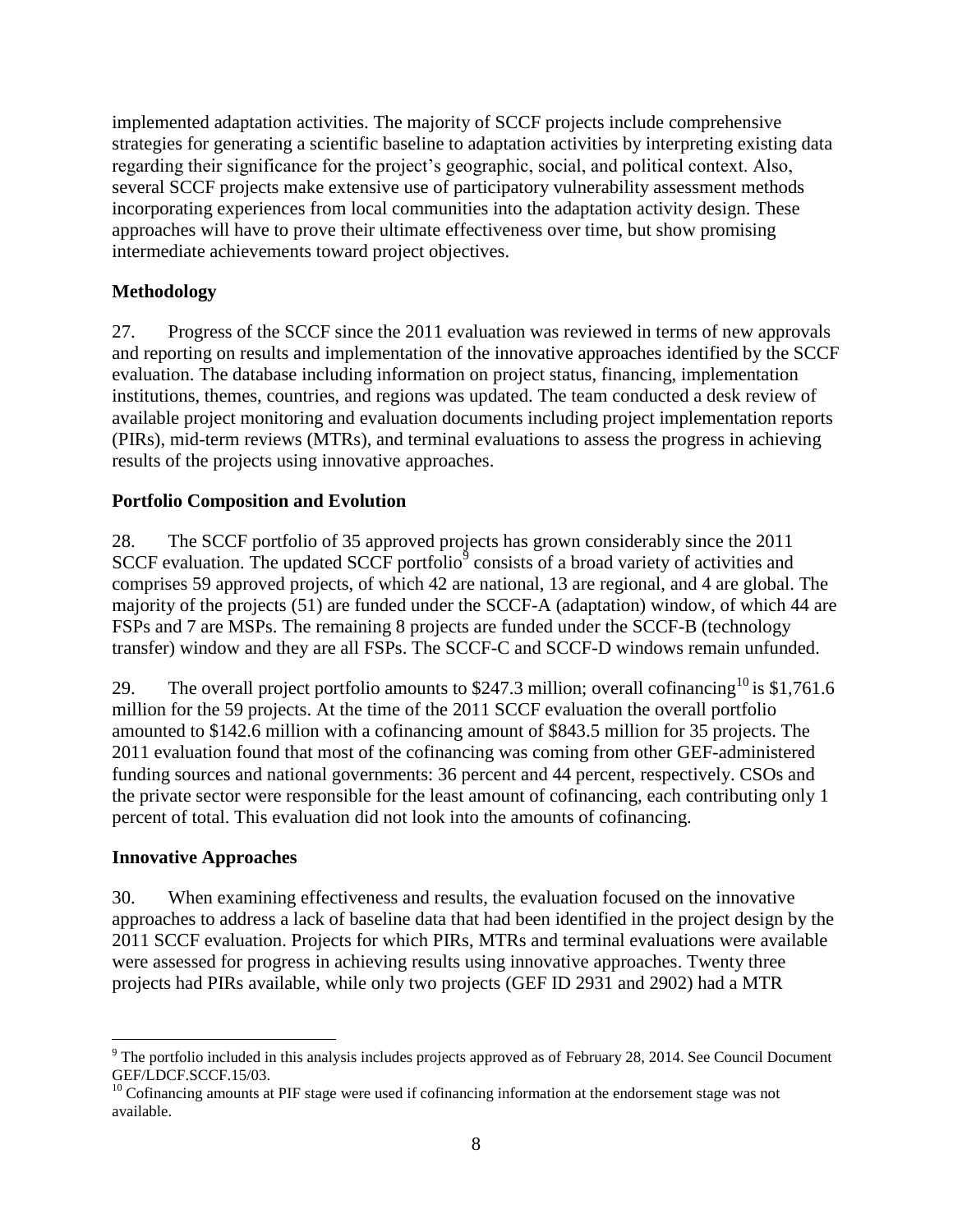available and four projects (GEF ID 2832, 3154, 3156, and 3679) had a terminal evaluation available. All 23 projects were funded under the SCCF-A window.

31. In the 2011 evaluation, one significant conclusion on effectiveness (conclusion 7) was that SCCF projects employ innovative approaches to overcome the lack of data on many emerging adaptation issues. Those innovative approaches have been identified at the project design phase. The 2011 evaluation found that "The limited availability of local climatic data, as well as the inadequate ability to analyze these data, represents a significant barrier when designing adaptation activities." The data at project level cannot be precisely provided by the down-scaling of climate modeling data, which reduces the ability to design and implement location-specific adaptation projects. Therefore, the evaluation found that to overcome this difficulty, the SCCF portfolio featured innovative approaches making use of the existing scientific knowledge. Some of the instruments used by SCCF projects are "meta-analyses of existing materials and available climate change and variability data, supplemented by sectorspecific data related to the project as well as by the use of down-scaled climate modeling data when available." Projects in the Andean region (GEF ID 2902) and Mexico (GEF ID 3159) were identified as using these types of innovative approaches. Other SCCF projects, especially ones in China (GEF ID 3265) and Tanzania (GEF ID 2832), designed adaptation activities on the basis of available knowledge from participatory vulnerability assessment methods incorporating experiences from local communities to streamline climate change adaptation into water management.

32. The evaluation team reviewed all available PIRs, MTRs and terminal evaluations for all 23 projects. Given the limited amount of detail provided in the monitoring reports (PIRs, and MTRs) it is not possible to derive a consistent understanding of the effectiveness of the innovative approaches for all the projects. In the PIFs, the innovative approaches at project design are identifiable; however, it is difficult to see the actual effectiveness of these approaches over time. The PIRs and MTRs describe intermediate achievements but do not necessarily say whether the achievements are due to the innovative approaches or to another component of the project. On the other hand, the four terminal evaluations available are useful in identifying the effectiveness of a few innovative approaches. The innovative approaches identified by the SCCF evaluation all had the objective of overcoming the lack of climate change data available at the project level, or the inability to analyze the data available. In the terminal submitted to the IEO, several types of innovative approaches are described. Four of those projects seem to have had a positive result from the innovative approaches while the effectiveness of the project Economic Analysis Project (GEF ID 3679) resulted in an unsatisfactory rating for the innovative approach introduced.

33. In the Economic Analysis Project, the objective was "to develop a framework and information base to support increased and innovative means of financing adaptation to climate change." This objective was to be realized by supporting decision making processes in the public and private sector with economic and environmental assessments of the costs, benefits and options for effective adaptation. The project was expected to also deliver a fundamental contribution towards the assessment of the global financing needs for adaptation by delivering credible bottom-up estimates that can be integrated in parallel efforts to estimate the macroeconomics of adaptation. The project was developed at a time when there was little global advice on the economic analysis of adaptation, and was innovative in that it was one of the first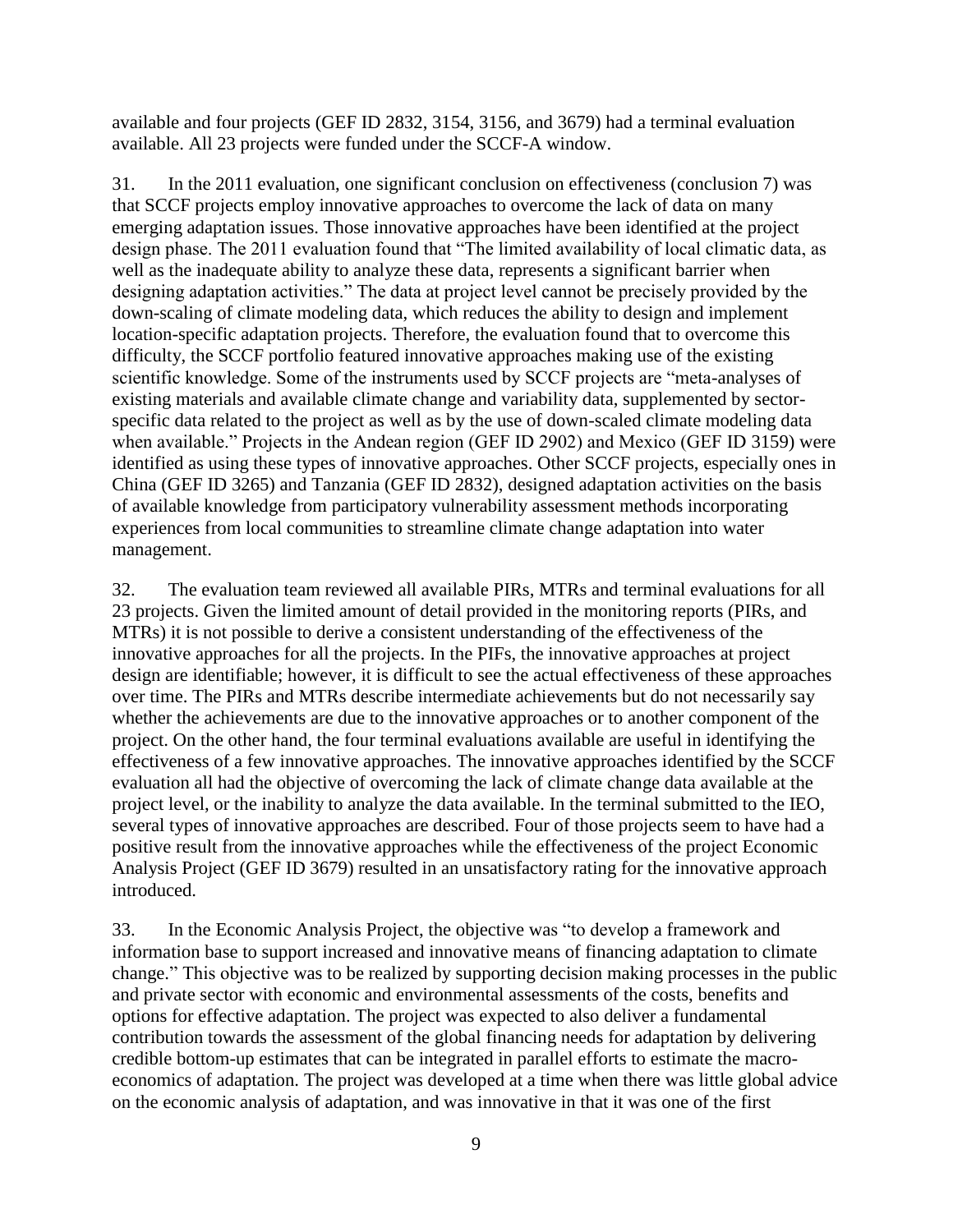exercises to systematically test a single method – cost-benefit analysis – on a global scale. In addition, the mobilization of funding (PIF, p.4) was identified of an innovative approach however, this finance component was dropped. It does stand out as unusual for the GEF and SCCF in that it came through the direct imitative of McKinsey & Company who put together a package of funding and led the analysis. The effectiveness, however, was rated as unsatisfactory by the TE, as the report has very few lasting impacts, did not trigger a substantive and enduring debate about economic decision making, nor have a substantial or sustained impact in the peer reviewed literature or agency decision making.

34. In the Ethiopia Project, several innovative approaches were introduced. A local rainfall monitoring was introduced to address a lack of data available to assist weather forecasts and improve the advices given to farmers on the timing of land preparation and planting. According to the terminal evaluation," the project has tested an important set of multi-dimensional agronomic, livestock and watershed measures that serve as a framework for advancing drought mitigation in conjunction with government programs." The project also utilized an innovative revolving distribution system for drought resistant seeds and livestock whereby the original beneficiaries/recipients are required to pass seed and/or offspring to a  $2<sup>nd</sup>$  group, which was predetermined by the local management council. This unique system helped to reach more beneficiaries and to develop a greater sense of local ownership of the activities. In addition, an Integrated Pest Management technique adapted from an indigenous method of pest control produced positive externalities in the form of increased crop yields and the decreased use of chemical pesticides. In this project, the innovative approaches were successful, even though further development and validation might be needed.

35. The Zimbabwe Project is intended to demonstrate and promote the adoption of a range of gender sensitive approaches for adaptation to climate change among rural communities currently engaged in agriculture in vulnerable areas of Chiredzi District as a national model for climate change adaptation. Outcome 3 of this project aims at enhancing the use of early warning systems in agricultural and pastoral systems in the selected pilot sites systems. Farmers in drought-prone areas of Chiredzi District have a high demand for enhanced forecasts as the current national weather forecasts have not provided effective support for farming decisions, most notably the timing of planting. This project has highlighted the lack of confidence in the current national forecasting process for farming decisions, and the potential for improvements through relatively simple supply of basic rainfall/temperature information, and utilized innovative approaches through extension agents in assisting farmer-oriented local forecasts. According to the TE, the local forecasting system was appreciated by the farmers interviewed, and this method is a notable contribution toward more functional and reliable forecasting methods in Zimbabwe and Africa. However, the project placed an emphasis on the adaptation technologies rather than the institutional processes for adaptation, and there was no explicit strategy for replication other than through pilot demonstrations. It is reported to be effective in that 40 percent of farmers have on adopted a diversified crop mix including drought tolerant varieties and the adoption of moisture management practices. Therefore, this innovative approach to filling a known lack of data was successful but the scope and duration of success is limited by a lack of clarity in the plan for project sustainability.

36. The Pangani River Basin Project has a primary objective to empower water users and managers in Pangani Basin to manage and allocate water resources with consideration for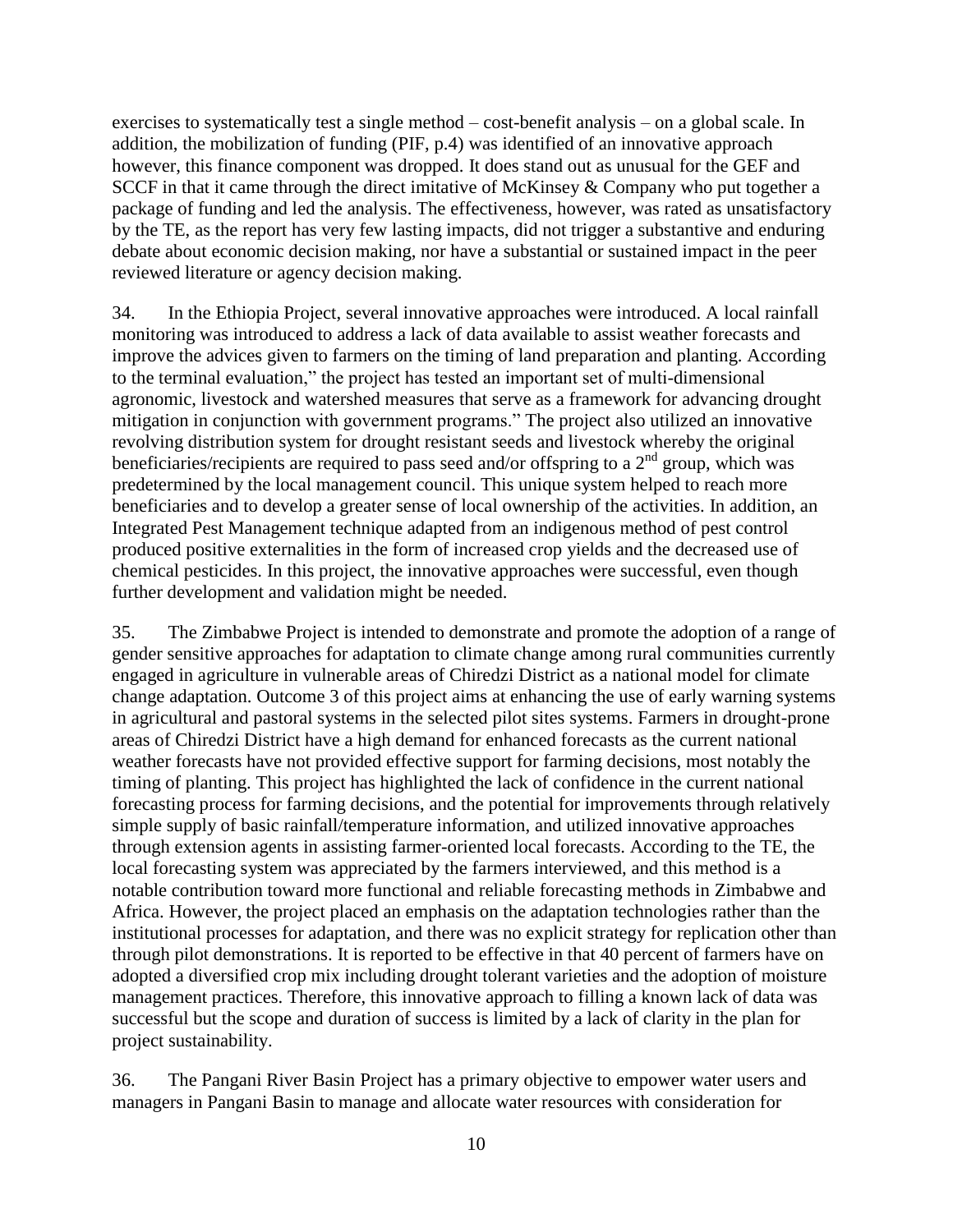Climate Change, and a growing and already overexploited demand, through a decentralized and participatory Integrated Water Resources Management Plan. According to the TE, this situation has led to different types of conflicts, namely between (i) hydropower and irrigation, (ii) pastoralists and irrigators, (iii) agriculture and environment, (iv) hydropower and the environment, and (v) between farmers themselves. In order to mitigate these conflicts, and ensure sustainable management and utilization of the water resources in the basin, innovative approaches were required for involving water users and other stakeholders in managing and developing the water resources through participatory forums. In order to fill an information deficit about the water resources available in the Basin, a detailed climate change modeling study for the management of the water basin, with 5 different water flow scenarios that are quite different from each other plus three scenarios involving climate change was commissioned. This has helped the Government and other stakeholders to understand what the future could be like, and to discuss and negotiate the desired future scenario. However, according to the TE, the different scenarios were based on a limited database due to lack of consistent data collection in the periods with economic difficulties in Tanzania in the 1970s-1980s. To partially overcome this, remote sensing was employed to judge land use change from 1987-2005. GIS data was also acquired from multiple sources and compiled. Despite these advances in information, the terminal evaluation recommends that the Pangani Basin Water Board continue to improve the quality of data and information on the quality and quantity of water in the basin in order to have better flow scenarios.

#### <span id="page-13-0"></span>**MANAGEMENT ACTION RECORD**

37. The Management Action Record (MAR) reporting on the follow-up on the implementation of LDCF/SCCF Council decisions on recommendations of the SCCF Evaluation is annexed to this report. In the MAR the Independent Evaluation Office completes the columns pertaining to recommendations, management response, and Council decisions. Management is invited to provide a self-rating of the level of adoption of Council decisions on recommendations and to add comments as necessary. After management's self-rating, the Office verifies actual adoption and provides its own ratings and comments. The MAR for the SCCF Evaluation shows the progress made by the Secretariat in ensuring a) transparency of the project pre-selection process; b) dissemination of good practices through existing channels; and, c) visibility of the fund by requiring projects to identify their funding source.

38. The level of adoption of LDCF/SCCF Council decisions is being tracked for the first time. The single decision being tracked in this report is from the Council's November 2011 meeting, based on the Evaluation of the Special Climate Change Fund. The Council decision comprises three sub-components, requesting the Secretariat to: (1) prepare proposals to ensure transparency of the project pre-selection process; (2) disseminate good practices through existing channels; and (3) enhance visibility of the fund by requiring projects to identify their funding source. Sub-components 1-2 have been assessed by LDCF/SCCF Management and verified by the IEO as fully adopted (high rating). Actions taken include issuance of a report for GEF Partner Agencies for each pre-selection process, including details of the evaluation committee, and outcome and reasoning concerning the projects in the pre-selection pool; and production of a book on lessons learned from the GEF's adaptation portfolio to date, along with a knowledge management event at the 2013 UNFCCC COP. Regarding the third sub-component of the Council decision on increasing visibility of the fund, the GEF IEO notes that Secretariat's